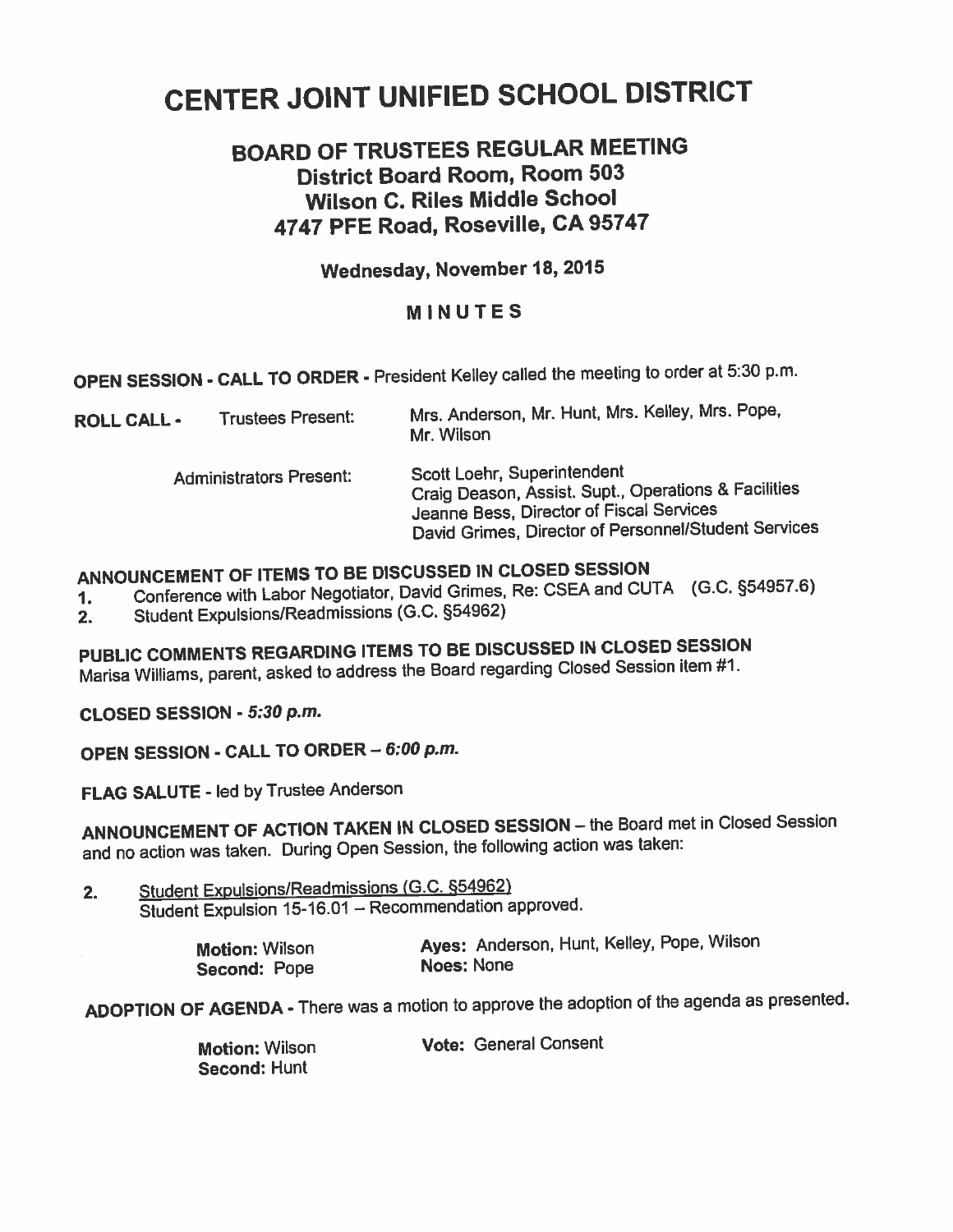#### **STUDENT BOARD REPRESENTATIVE REPORTS**

**1.** Center High School - Paige Brannam

- right now is Acts of Random Kindness Week

- they will be doing "Dear Santa" next week through the Thanksgiving Break; they will be collecting money for needy families in Antelope for Christmas and the holiday season

- "Operation Santa" will be in the middle of December; they will be heading to Dudley and Spinelli to buddy up with students that need a little bit more holiday spirit or more joy in their life.

2, McClellan High School - Samantha Lopez was not available to report.

**3.** Global Youth Charter School - Jessica Walden was not available to report.

#### **ORGANIZATION REPORTS**

1. CUTA - Heather Woods, President, apologized for not attending the meeting last month; homecoming went well. She thanked Vanessa Mason for filling in for her. She thanked the Board; she noted that this was the first time she had seen the Board since they had ratified their proposal. Negotiations went well this year for everyone; it was a fair proposal and they are very proud to be in a district that has looked over the years at making sure that we are taking care of our staff. Their Rep. meeting was held this afternoon. Most campuses are doing canned food drives. They noted that it would be nice to publish the number of cans raised at the various sites - the Reps. were already completing amongst the group as to who brought in the most. North Country had a successful Harvest Fest. Their Santa Breakfast will be held on December 12th from 8:30-10:30am. Oak Hill had a Trunk or Treat, and last night had a Skate Night. They have a Bully Prevention Program that will be coming up. Spinelli had a Pennies for Patients fundraiser that was very successful. They also had a Math Night. Dudley had a coupon fundraiser, which raised over \$6,000; Mr. Jackson will be going to lunch with a lot of students. They also had the Art Truck out at the site. Dudley has also started a Dragon Brigade, which is similar to the Green Berets at Oak Hill. E-Vibe will be coming out for the 4th-6th grades to talk about positive choices. The Kindergarten through 2nd grade students get together and do presentations monthly. Mrs. Woods noted that it is amazing what these people can do outside of their learning day. Riles MS had a successful Foam Run, there was a 100 Merit assembly, and they have many successful clubs on campus. They would like to invite the board to attend the Music Department Production on December 2nd and 3rd. and then a Drama Production on December 9th.

2. **CSEA** - Marie Huggins, President, noted that CSEA had a fabulous time here on Saturday for a CalPERS and CSEA Pre-Retirement seminar. There were between 90 and 100 people in attendance from all over the region. It was nice to have it hosted locally. The only down side was that there was no heat in the building that day. They appreciated the use of the facilities. They just finished their second round of nominations for officers. On even years they elect for the positions of President, Secretary and Communications Officer. There was a nominee for each of the available positions. She noted that Marie Huggins will be President, Michelle Koscheka will be the Secretary, and Sandy Wise will be the Communications Officer. She noted that this month they will be recognizing the Building Services and Security personnel. She presented Mr. Loehr and each of the Board members with a sample of what they will be handing out.

## **COMMENTS FROM THE AUDIENCE REGARDING ITEMS NOT ON THE AGENDA** - None

#### **BOARDlSUPERlNTENDENT REPORTS**

#### **Mr. Hunt**

- attended the Oak Hill Trunk or Treat; he noticed some of Mrs. Erickson's student doing a news production report. He noted that it was fun to see students engaged in that type of project.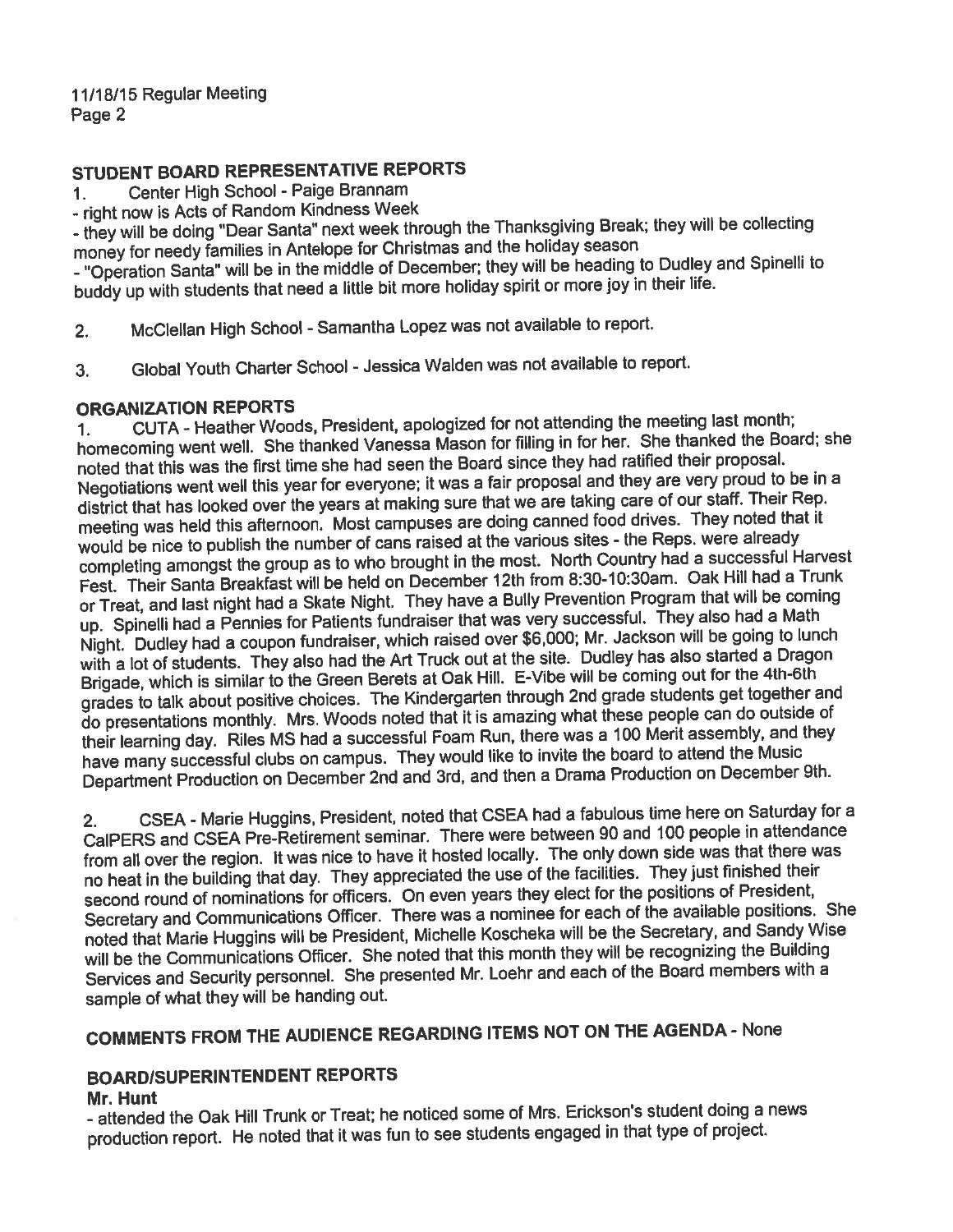1 1/18/15 Regular Meeting Page 3

#### **BOARDISUPERINTENDENT** REPORTS (continued)

#### Mrs. **Kelley**

- had a fantastic time at homecoming.

#### Mr. Wilson

- attended the homecoming game, as well as a few other games.

- attended an Otter Day at Oak Hill.

#### Mrs. Anderson

- noted that she like the district's take over of the snack bar at homecoming; looks foward to it every year.

- noted that she hasn't been able to attend the play at CHS yet, but maybe tomorrow.

#### Mrs. Pope

- will be attending the play at CHS tomorrow.

- will be going to Wils Riles Craft Fair tomorrow.

- took school tours with Mr. Loehr; they hit Dudley, Riles and Center High. She saw Joyce Frisch get her groove on with School House Rock; had a great time at Dudley - elementary Chrome Carts were being used everywhere; at CHS saw Mr. Klatt's class (Geometry in Construction) - they will be making dog houses.

- noticed on the agenda with the graduation requirements that CHS is extending the community service from 1 semester to a full year. She believes that it will be a great opportunity.

- noted that the snack bar went well.

#### Mr. Loehr

- thanked those who worked the snack bar for homecoming. Thanked the newest member, **Mrs.** Frisch. He also noted that Mr. Jackson is always Mr. Energy.

- thanked the parents who are on the Superintendent's Parent Advisory Council.

- noted that he is amazed at all of the wonderful things that are going on at all of our sites and in our departments.

- wished everyone a Happy Thanksgiving.

#### CONSENT AGENDA

- 1. Approved Adoption of Minutes from October 21, 2015 Regular Meeting
- **2.** Approved 2015-2016 Legal Services Engagement Letter and the Fees and Billing Practices Van Dermyden Maddux
- **3.** Approved Memorandum of Understanding by and Between Center Joint Unified School District and the County of Sacramento
- 4. Approved Classified Personnel Transactions
- 5. Approved Certificated Personnel Transactions
- 6. Approved Tentative Agreement Between CJUSO and CUTA
- **7.** Approved Tentative Agreement Between **CJUSD** and CSEA
- 8. Approved CUTA/CJUSD Employee Salary & Benefit Compensation 2015/16 and AB 1200 Public Disclosure
- **9.** Approved CSENCJUSD Employee Salary & Benefit Compensation 2015116 and **A8** 1200 Public Disclosure
- **10.** Approved Certificated Management, Classified Management & Confidential Salary Increase and Health & Welfare Benefits
- 11. Approved 2015/16 Revised Salary Schedules
- 12. Approved Employment Agreement Amendment Superintendent
- 13. Approved CUTA Contract Changes/Additions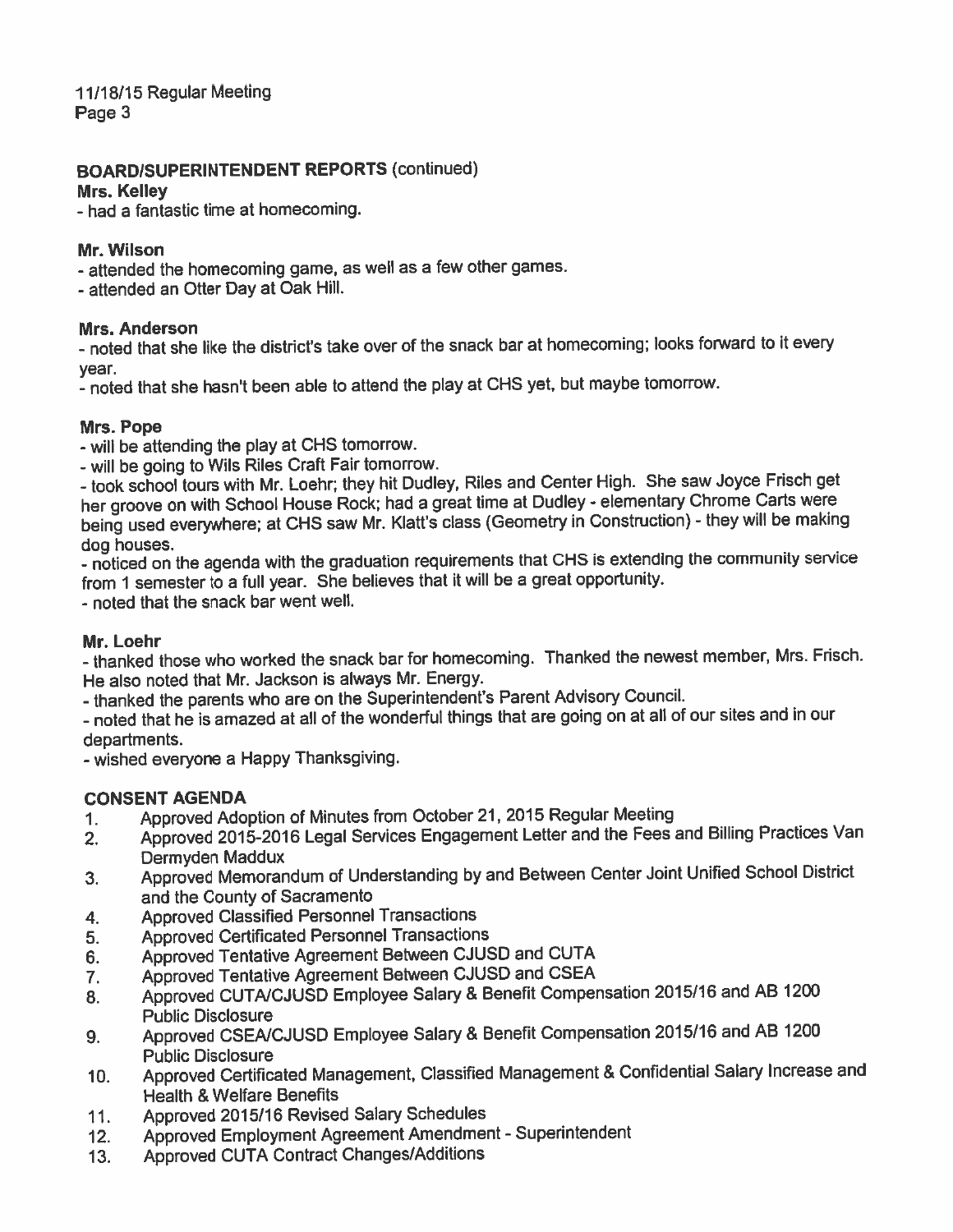11/18/15 Regular Meeting Page 4

**CONSENT AGENDA** (continued)

- **14.** Approved CSEA Contract Changes
- 15. Approved Single Plan for Student Achievement for the 2015-16 School Year Spinelli
- 16. Approved 2015/16 Program Improvement Supplemental Education Services (SES Providers) -
- Master Contracts and Addendurns

123 Math

Ace It! Tutoring Powered by Sylvan Learning

!Ace Tutoring Services, Inc.

Club Zl Tutoring (Progressive Instruction LLC dba Club **Z!** Tutoring) Learn with iPads **LLC** 

- 17. Approved Change of Graduation Requirements Center High School
- **18.** Approved Clinical Fieldwork Agreement Granting Permission for ARC Speech and Language Pathology Assistant Program student to Use CJUSD Facilities for Technical Training
- **19.** Ratified **MOU** with SCOE for AVID **College** Tutors
- **20.** Approved 5th Grade Alliance Redwoods Trip North Country
- 21. Approved 4th Grade Sierra Outdoor School North Country
- **22.** Approved Ground Lease Agreement: North Highlands Recreation & Park District
- **23.** Approved Professional Services Agreement: Renee M. Plummer
- 24. Approved Payroll Orders: July October 2015
- 25. **Approved Supplemental Agenda (Vendor Warrants): October 2015**

**Second:** Anderson

**Motion:** Wilson **Vote:** General Consent

#### **BUSINESS** ITEMS

**A. APPROVED** - **Schedule Annual Orqanizational Meetinq of the Board** 

**Second:** Hunt

**Motion:** Wilson **Vote:** General Consent

**8.** TABLED - CSBA Delegate Assembly Nominations

There were no nominations. There was a motion to Table this item.

**Motion:** Wilson **Vote:** General Consent **Second:** Hunt

### **C.** APPROVED - **District Calendars 2016-17, 2017-18, and 2018-19**

| <b>Motion: Pope</b> | Ayes: Anderson, Hunt, Kelley, Pope |
|---------------------|------------------------------------|
| Second: Anderson    | <b>Noes: Wilson</b>                |

#### **ADVANCE PLANNING**

**a. Future Meeting Dates:** 

- **1. Regular Meeting: Wednesday, December 16, 2015** @ **6:00** *p.m.*  **District Board Room**  Room **503, located at Riles Middle School, 4747 PFE Road, Roseville, CA 95747**
- *b.* **Suggesfed Agenda Items:** *December gh* **there will be a hearing scheduled for 6-00 pm.; there is**  a small batch of policies with not a lot of changes - do they want those included in the next **regular packet** ?